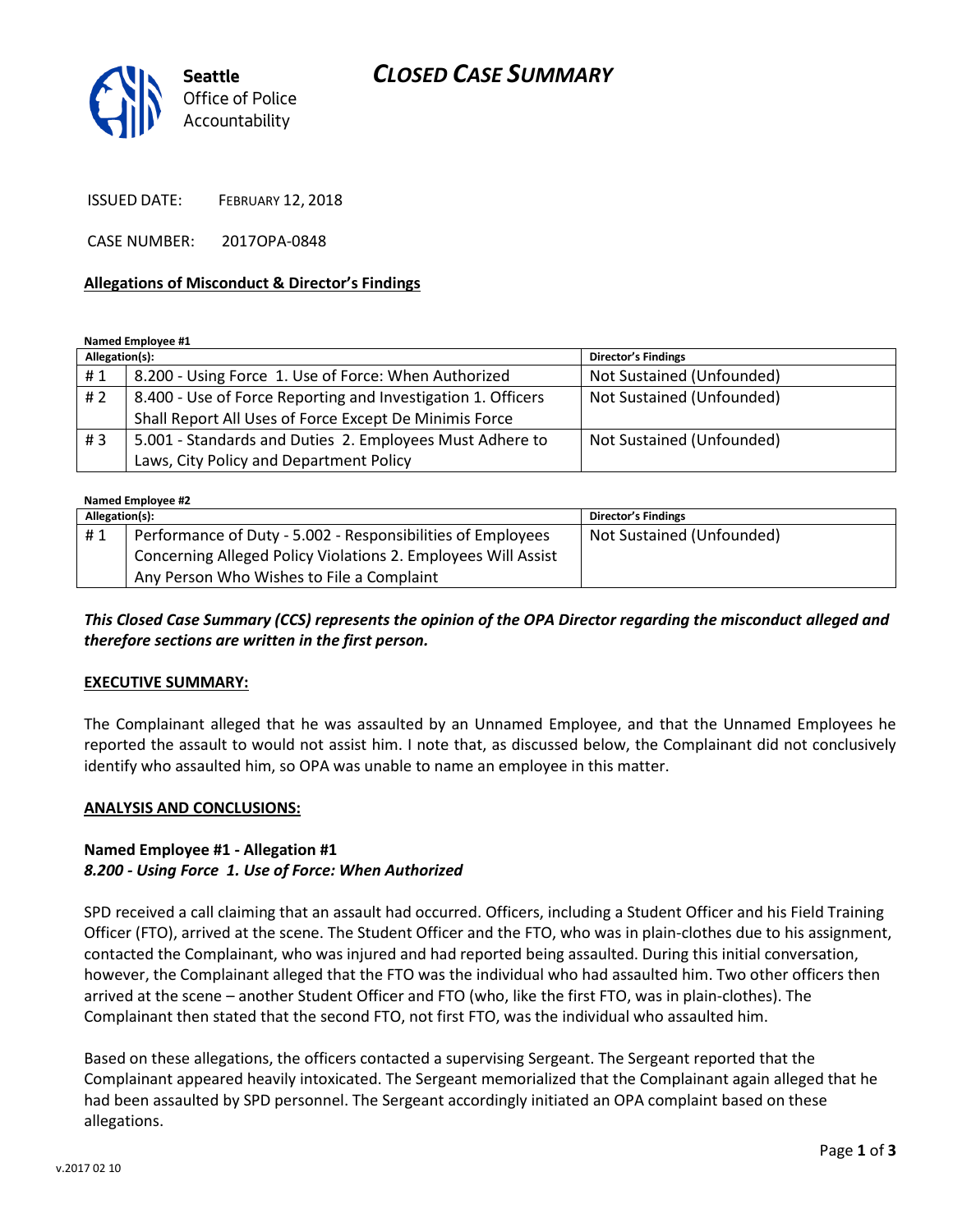# *CLOSE CASE SUMMARY*

OPA CASE NUMBER: 2017OPA-0848

From my review of the record, there is no evidence that any SPD officer subjected the Complainant to any force, let alone assaulted him. The Complainant was clearly intoxicated during the incident and his account was undercut by the fact that he identified two totally different officers as the individuals who had purportedly assaulted him. Ultimately, OPA was able to determine by looking at GPS records that none of the officers who responded to this incident were even in the vicinity of the Complainant when he was assaulted, which conclusively disproves his allegations. As such, I recommend that this allegation be Not Sustained – Unfounded.

## Recommended Finding: **Not Sustained (Unfounded)**

## **Named Employee #1 - Allegation #2**

## *8.400 - Use of Force Reporting and Investigation 1. Officers Shall Report All Uses of Force Except De Minimis Force*

SPD Policy generally directs officers that they must report and document all uses of force aside from de minimis force. If, as the Complainant alleged, officers "assaulted" him, they would have been required to report this force under policy. However, as indicated above, I find that no officer used any force against the Complainant. Accordingly, the officers had no obligation to report force they did not use. For these reasons, I recommend that this allegation be Not Sustained – Unfounded.

## Recommended Finding: **Not Sustained (Unfounded)**

#### **Named Employee #1 - Allegation #3** *5.001 - Standards and Duties 2. Employees Must Adhere to Laws, City Policy and Department Policy*

This allegation was classified based on the Complainant's allegation that he was "assaulted" by officers, which could, if true, constitue a crime. However, as indicated above, I find that no officers used force against the Complainant, let alone assaulted him. Accordingly, I recommend that this allegation be Not Sustained – Unfounded.

## Recommended Finding: **Not Sustained (Unfounded)**

## **Named Employee #2 - Allegation #1**

## *Performance of Duty - 5.002 - Responsibilities of Employees Concerning Alleged Policy Violations 2. Employees Will Assist Any Person Who Wishes to File a Complaint*

In the electronic complaint he submitted to OPA, the Complainant alleged that he asked officers who responded to the scene why he was attacked by another officer and what laws he broke. The Complainant asserted that the officers did not answer him and, instead, returned to their vehicles. OPA construed the Complainant to be alleging a violation of SPD Policy 5.002-POL-2, which requires that officers assist any person who wishes to file a complaint.

Here, contrary to the Complainant's assertions, the officers who responded to the scene interacted with the Complainant at length. It was only when the Complainant became, in their opinion, increasingly belligerent and unreasonable that they ceased communication with him. Notably, the Complainant was interviewed by the supervising Sergeant who, during that interaction, offered to file an OPA complaint on the Complainant's behalf. The



**Seattle** *Office of Police Accountability*